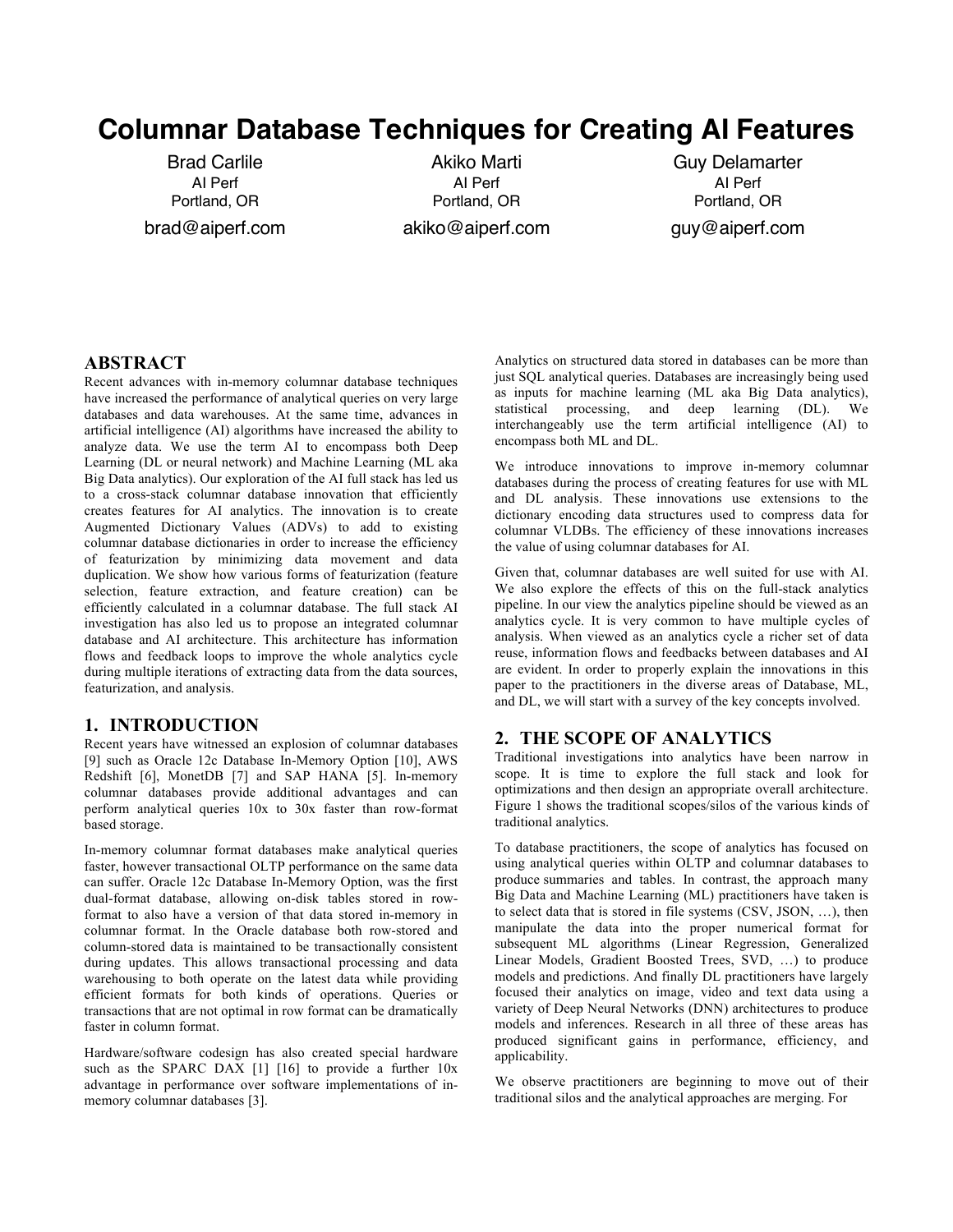

**Figure 1. The traditional siloed view of the analytics pipeline. Full stack AI analytics will incorporate all of these areas.**

instance, with the advent of technologies such as Amazon's RedShift and Amazon ML [2] now take a larger view and expand the traditional ML scope the complete way from columnar databases to feature engineering and finally to ML models.

In addition, technologies such as Google's Wide and Deep [4] and Microsoft's Wide and Deep Ensembles [12] are now combining generalized linear models (Wide) with deep learning (Deep) neural networks. Wide and Deep combines the strengths of both a wide linear model and a deep neural network. It has proven useful for generic large-scale regression and classification problems with sparse input features, such as those generated by OLTP transactions. We expect future research into techniques such as Wide and Deep to include other kinds of analysis and data types.

It is also interesting to note that many Big Data and ML practitioners are increasingly favoring SQL [3] as a powerful and concise language manipulating data while creating features for ML. SQL was developed as a powerful way to manipulate lots of data and to increase developer productivity by providing a highlevel abstraction.

SQL has a rich legacy of well-known parallelization and optimization techniques for all modern databases. These optimizations are being applied to ML. In ML, SQL is sometimes leveraged indirectly from within other programming languages using in the form of a Domain Specific Language (DSL), or a Language-INtegrated Query (LINQ).

We are now approaching the time when we should be exploring performance optimizations across the entire analytics stack from DB to inference. In this paper we present innovations for the inmemory columnar for the purpose of improving the performance of feature engineering. The techniques described in this paper for improving columnar database SQL processing can be easily adapted for DSL use in Apache Spark and others analytics packages. The goal of these innovations is to advance DL and ML for full stack analytics.

In full stack AI, a wide variety of data and information will need to be accessed. The many traditional advantages of very large databases for securely managing data are well suited for AI analytics cycle. We need performance and efficiency at every level of the stack.

# **3. ANALYTICS CYCLE**

The analytics process is traditionally called the analytics pipeline [12]. In the pipeline the data is selected, filtered, reduced dimensionally, and transformed (or "munged") to get it into the form required for ML or DL. The data is then analyzed with the appropriate algorithms and finally the model or the results generated.

It is rare that only one pass of the analytics is performed. Developing an understanding of subtleties of complex data generally requires multiple analyses or experiments. Often insights gained from one analysis are used to refine the next analysis. Thus we believe it is critical to recognize that the process is an analytical cycle. When viewed in this manner, various forms of data and analysis reuse are exposed. Optimizations to exploit reuse in the analytical cycle will clearly be valuable. We will explore this more in section 7.

# **4. DATA CHARACTERISTICS**

# **4.1 Feature Characteristics**

We next explore the characteristics of the data that will serve as input for analytics. Some of the important characteristics are the type of data, the range, and the uniqueness of its values. We can exploit the characteristics of data as we look for both efficient storage and eventual featurization.

In databases, we place data of the same type into each column (ex: age, gender, zip code, …). In ML each column can be a feature or the basis of a feature for analysis. Sometimes the data in a single ML feature is based on multiple columns.

There are two major classifications of features, categorical and numerical. Categorical features take on a fixed number of discrete values that have no particular mathematical ordering (ex: gender has no greater than or less than ordering). Typical categorical features are represented using strings or integers.

Numerical features are quantitative variables that can take on a range of numerical values and they have a mathematical ordering (ex: income). Many tend to divide numerical features into discrete or continuous classifications. Discrete features only have a small set of values (ex: number of living parents). Continuous features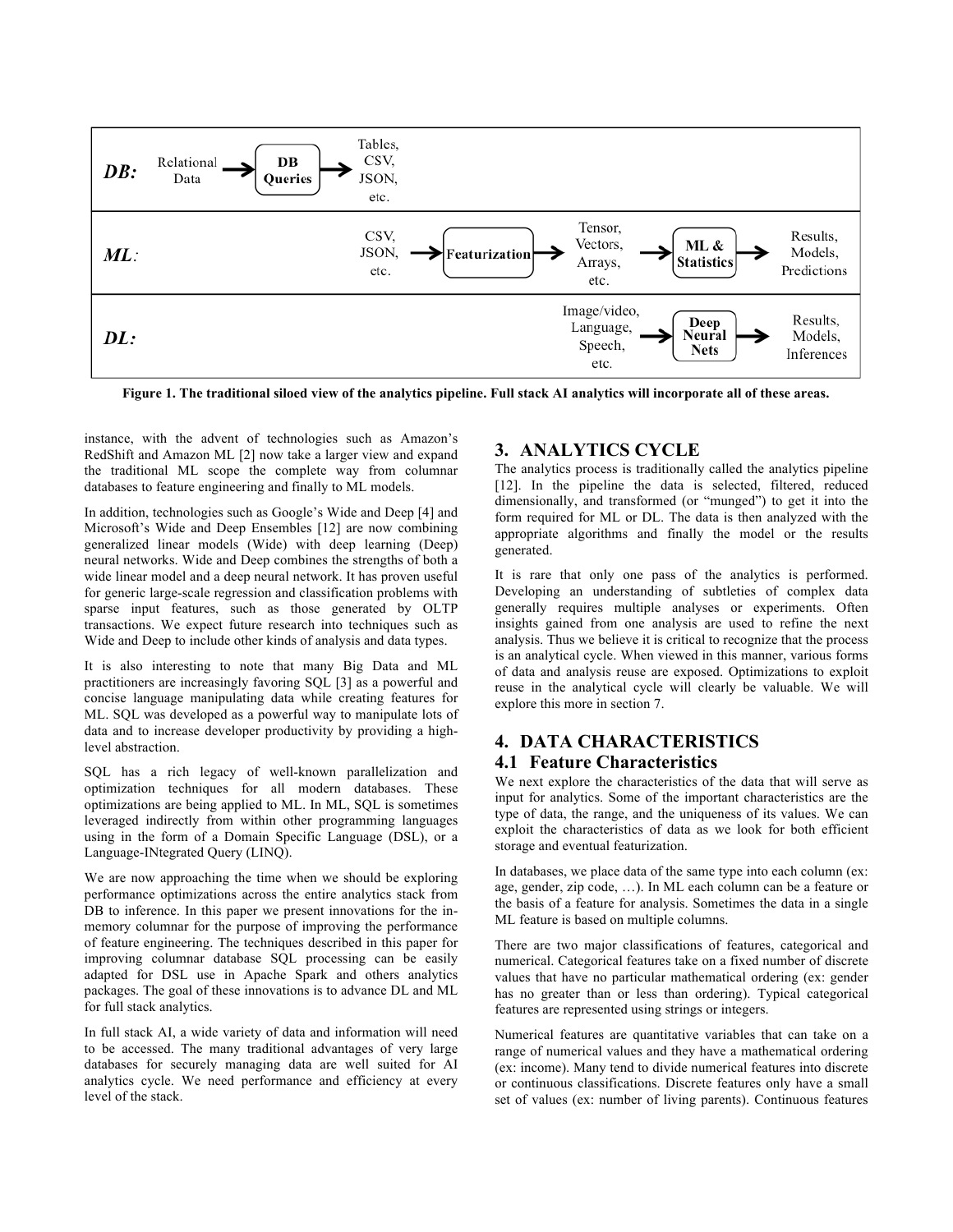are generally considered to have a large number of possible values (ex: temperature). A more precise way to describe the number of possible values for any feature is cardinality.

## **4.2 Cardinality**

Cardinality is the number of unique values a column (feature) may contain. For example, while one may have millions of US customers, they will reside in one of 50 states, so the state column would have a maximum cardinality of 50. Of course, the true cardinality of a particular dataset may be less than the maximum possible (ex: having only customers in 38 states).

In the process of data analysis we can use data bucketization (aka binning) to reduce the cardinality of the data. Bucketization will group high-cardinality data into a set of intervals. The number of buckets (cardinality) is often much less than the original.

Bucketization can be helpful in two ways, first it reduces the effects of minor observation errors and secondly it aligns the analysis with business decisions (ex: target marketing segments). Bucketization can be either linear or non-linear. An example of linear bucketization is to group people into equal size buckets (ex: 0-9, 10-19, 20-29, …). An example of a non-linear bucketization of "age life-cycle groups" (ex: 0-3, 4-12, 13-16, 16-21, 21-65,…).

#### **5. COLUMNAR DATABASE**

The advantages of columnar databases to accelerate performance of queries are well known [10]. By storing data in a columnar form, the database can access only the data it needs to perform a query without having to access the unneeded data in the rest of the row. Query performance is often dramatically faster. Many software and hardware techniques have been developed to accelerate performance on column databases such as compression.

#### **5.1 Dictionary Columnar Compression**

Compression can dramatically improve the performance of analytical queries by reducing the amount of data that needs to be read [11]. In addition, large multi-TB databases that could previously only be stored on disk can be completely stored inmemory if compression techniques are used. Examples of 2x to 30x compression have been achieved using multi-level compression techniques [9]. Columnar databases typically use dictionary compression and then this data additionally compressed with run-length encoded (RLE) or Huffman-based compression.

Dictionary encoding provides data compression and also captures metadata that are used for queries, featurization as well as ML and DL analytics. In dictionary encoding each original data value is mapped to an integer. For example, in a state column, the string "Alabama" is mapped to "1", "Alaska" is mapped to "2", and "The State of Rhode Island and Providence Plantations" is mapped to "39." Given that there are 50 states we can determine that only 6 bits are needed (ceil(log2(50)) in each column entry, which is a dramatic reduction in storage required. Columns of different bit-widths can be bit-packed in consecutive memory and quickly scanned using x86 SIMD instructions or the SPARC DAX co-processor. The dictionary encoding technique can also be used for analytics packages like Apache Spark SQL [3], which does processing on columnar data. Note that Apache Spark does not currently store columnar data in memory in a consecutive bitpacked format for fast scanning.

The mappings for the column entry encodings are stored in a dictionary. The dictionary may also store additional metadata to accelerate query processing such as column maximum and minimum. The Oracle Database [10] for example, uses the minimum and maximum metadata for optimizing queries with equality, in-list, and some range predicates. Notice that encoding values are internal to the database and may not have the same ordering as the data they are encoding.

| $Max =$        | 40       |
|----------------|----------|
| $Min =$        |          |
| <b>State</b>   | Encoding |
| California     |          |
| Connecticut    |          |
| South Carolina | 4Λ       |

**Table 1. Dictionary for state encoding for a column and maximum and minimum metadata for the column**

Dictionary encoding often offers a particularly high degree of compression for string-type columns. This compression can be applied to both low-cardinality and high-cardinality data of all types. There can be significant compression depending on representation of the original data and the number of bits needed to encode it. Table 2 gives examples of feature data cardinalities for enterprise workflows.

**Table 2. Example cardinalities**

|                                                      | <i><b>Characteristics</b></i> |                                 |  |  |
|------------------------------------------------------|-------------------------------|---------------------------------|--|--|
| <b>Sample Features &amp;</b><br><b>Cardinalities</b> | Cardinality                   | <b>Bits</b> to<br><b>Encode</b> |  |  |
| <b>Binary Gender</b>                                 | $\overline{c}$                | 1.0                             |  |  |
| Season                                               | 4                             | 2.0                             |  |  |
| <b>Marital Status</b>                                | 5                             | 2.3                             |  |  |
| Months                                               | 12                            | 3.6                             |  |  |
| <b>US States</b>                                     | 50                            | 5.6                             |  |  |
| Age in Years                                         | 150                           | 7.2                             |  |  |
| Countries in World                                   | 195                           | 7.6                             |  |  |
| Day of Year                                          | 366                           | 8.5                             |  |  |
| US Area Code                                         | 999                           | 10.0                            |  |  |
| US Zip codes                                         | 99,999                        | 16.6                            |  |  |
| Unique data (512k row)                               | 524,288                       | 19.0                            |  |  |

Oracle 12c Database In-Memory Option divides columns targeted for in-memory storage into In-Memory Compression Units (IMCUs). The typical size for an IMCU is half a million rows [10]. The maximum cardinality for an IMCU is 19-bits  $(2^{\wedge}19 =$ 512K). Dictionary compression is still advantageous for high cardinality (totally unique) data if it takes more than 19-bits per data element.

## **5.2 Additional Compression Methods**

Dictionary encoding provides one level of compression. This data can be further compressed by applying other compression methods on top of dictionary-encoded data. Run-length encoding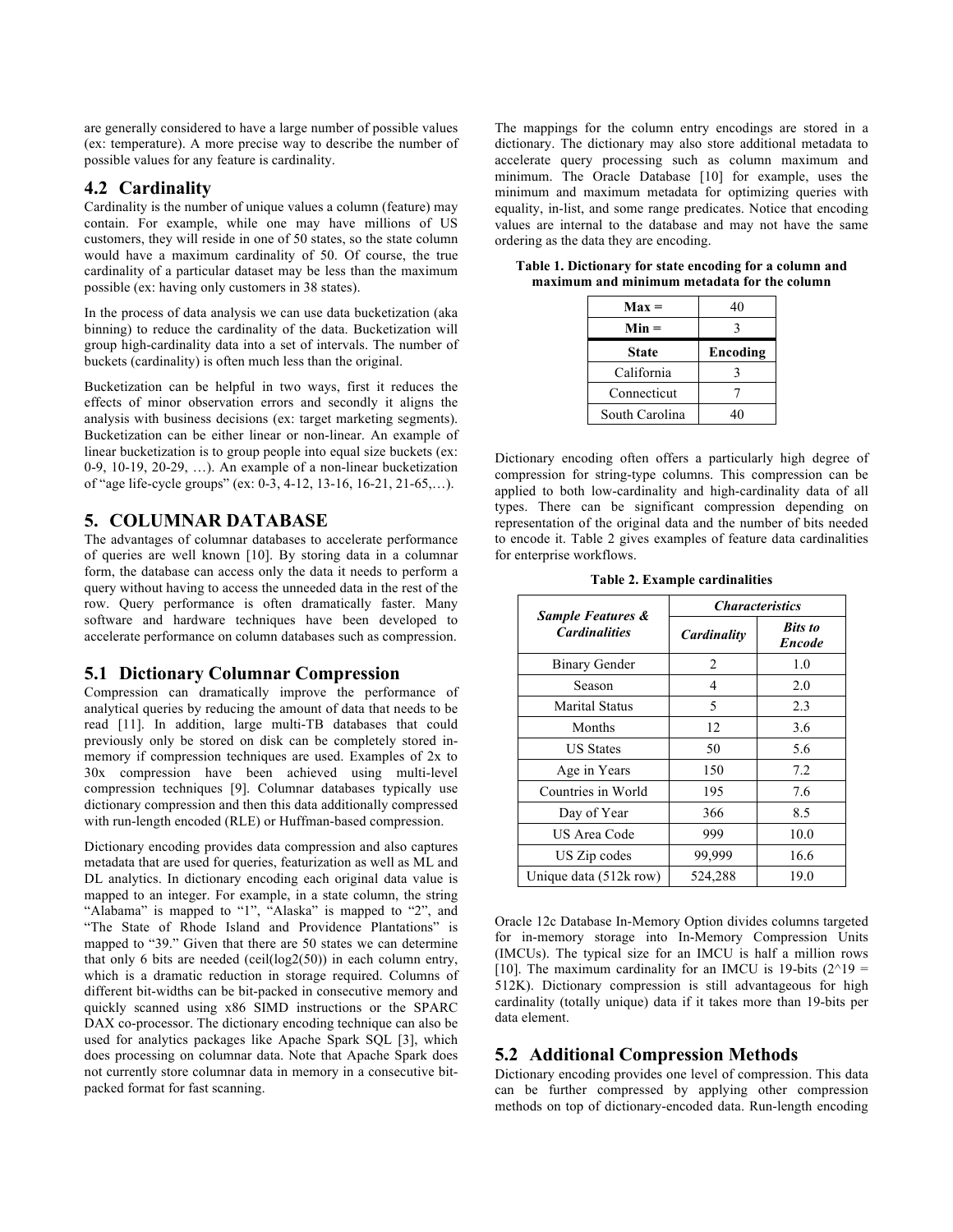(RLE) offers dramatic compression for sorted data and even semisorted data. RLE has also been found useful in practice on a wide variety of dictionary-encoded columnar data. Alternatively, Huffman compression or OZIP [10] compression can also be used.

# **6. COLUMNAR DB STRUCTURE FOR AI**

As shown in Figure 1, the typical approach used by data scientists is to extract the data from databases and other sources and convert it to one or more files of an uncompressed universal format such as JSON or CSV. Then they use a variety of tools to explore the data and perform featurization. This approach inherently involves making one or more intermediate copies of the data, which is both inefficient and has security issues.

Since it is increasingly common for data scientists to use SQL or DSL-style SQL to both extract data from databases and transform them into features for ML frameworks, performing all of the whole operations in a database would be an easy transition.

With SQL one can already leverage the efficiencies of RDBMS and NoSQL databases manipulating large data at scale. Database execution benefits from a wide variety of innovations including: indexes, efficient joins, query optimizers, etc. In addition database optimizers have also become very efficient at extracting efficient parallelism from high-level SQL.

If the featurization is done close to where the data is stored then database innovations can be brought to bear on more of the process. There is less data movement, and fewer intermediate transformations (see Figure 1). Working within the database data can be transformed into exportable numerical features in a single efficient step. Columnar databases (RDBMS and NoSQL) are well suited to efficiently access just the data required to construct DL and ML features. Working entirely within the database for featurization the unsecure working copies of the data are avoided as well.

## **6.1 Feature Transformations for DL and ML**

In this section we cover a variety of transformations that Data Scientists typically use when creating numerical inputs for DL and ML. We list some of the important methods used so database practitioners will be aware of the critical featurization operations that we will have the database perform. There are several different ways to get features ready for analysis. Feature selection is the process of selecting a subset of relevant features for model use. Feature creation (or feature transformation) is the process of creating a new feature from other information. For example, a feature for "single parent with single child" may be created from information on parents and number of total children.

#### *6.1.1 Numeric type conversions*

Data that is used in ML or AI must typically be in floating-point format as most algorithms are based on numerical analysis. Integer data will get converted to floating-point representation. 32-bit floating point require only 4 bytes to store in binary format, while in JSON or CSV it is up to 7 times larger since it can require up to 14 Unicode characters (28 bytes). This again points to the advantage of having databases perform featurization rather than having that process external.

## *6.1.2 Normalization*

Most data exists at a wide variety of scales. It is best to standardize (or normalize) all data into similar ranges. Depending on the data there are a variety of manners to "standardize" data, these include: linear scaling, min/max scaling, mean normalization, standard deviation normalization, logarithmic scaling, z-score transforms, and others.

## *6.1.3 One-hot encoding*

One-hot encoding maps a single low-cardinality column into multiple columns of binary vectors, each of which has at most a single one-value. Some also refer to one-hot encoding as "Categorical Identity Columns." This is an effective encoding for categorical data of low cardinality of both numerical and string types.

## *6.1.4 Binarizer, quantile, hash buckets, and bucketization*

Binarizer, quantile, hash buckets, and bucketization discretization are all different types of cardinality reduction techniques for ML analysis.

Binarization is the process of thresholding numerical features to binary (either: 0.0 or 1.0) features. This can be done by linear thresholding or applying a logistic function. This can also be viewed as selective one-hot encoding.

Quantile discretization is the term used when the range of is divided into number of quantiles or bins. Typically with quantile discretization the range of input values is divided in a linear fashion. If the quantile discretization is set to create 4 buckets then the output would be 4 one-hot columns (a 4-element vector).

Hash buckets are another way to reduce cardinality of numeric columns. The hashing used is a modulo operator. While this may map completely unrelated features together it seems that this works well in practice, in part because features from other columns can be used to differentiate them.

Bucketization is the term used for dividing the feature into buckets where the ranges of each bucket may be different. Typically the range of input values is divided in a non-linear fashion. Sometimes the term bucketization is used as a general term to describe every type described in this section.

All of these discretizations serve two purposes in DL and ML. First, they produce lower cardinality representations which reduce the chances of over-fitting. Second, they can present data in a manner that is closer to the needs of the desired output. Does one really need to market to 42-year olds differently than 43-year olds, and if you should, could you?

## *6.1.5 Embedded features*

High-cardinality data can be represented as short numerical vectors that are an embedding of the values into a smaller multidimensional space [13]. The vector representations themselves are typically learned during some analysis. Embedding can reveal relationships between features. Such embeddings have been very useful in natural language processing and have been applied to a wide variety of data types.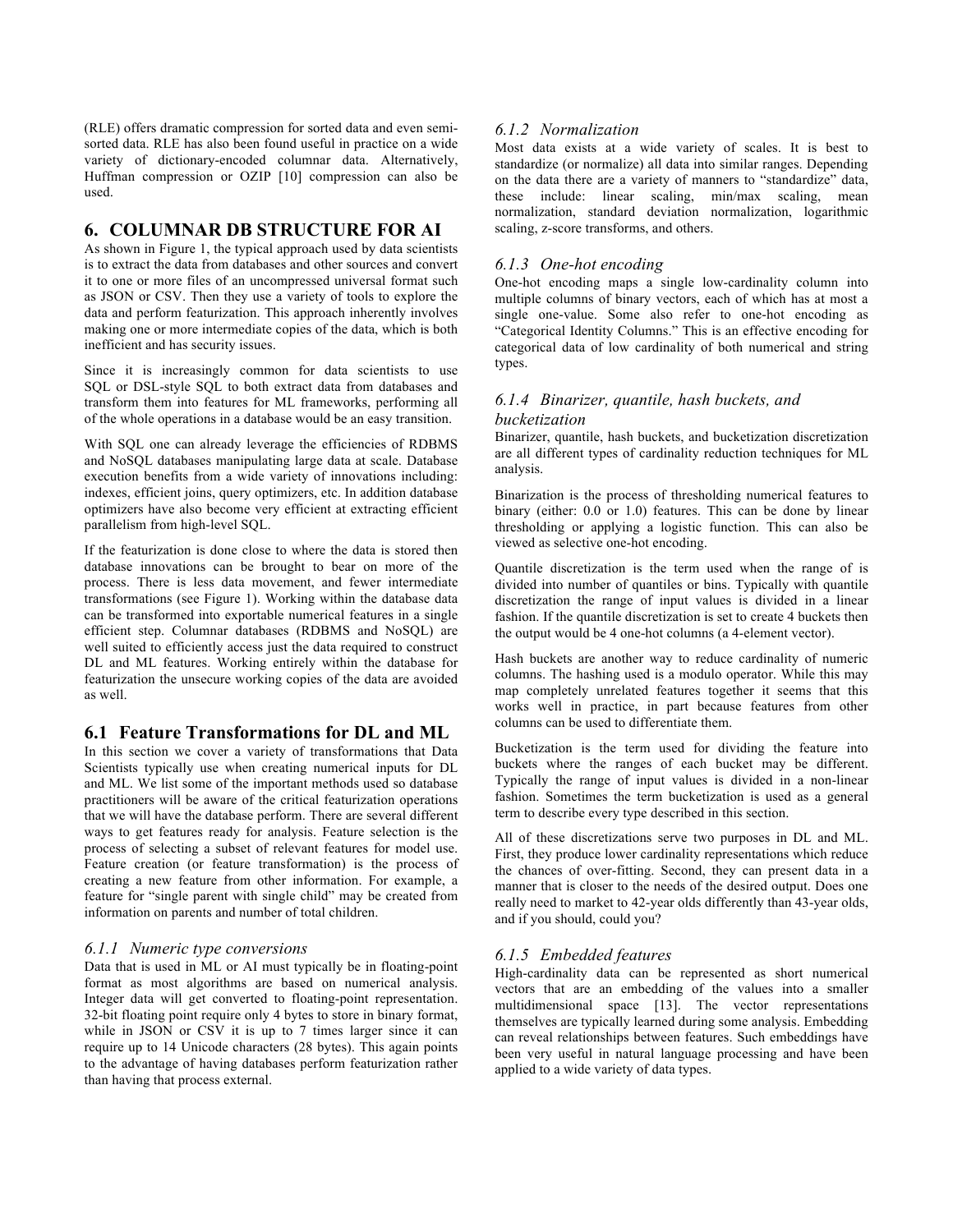## **6.2 Count Metadata**

Often queries return the count of various entries in a column. We suggest adding a count field to each dictionary entry. This would accelerate various kinds of queries without requiring any scan of the data, see Table 3.

| $Max =$<br>$Min =$ | South<br>Carolina<br>California |        |
|--------------------|---------------------------------|--------|
| <b>State</b>       | Encoding                        | Count# |
| California         |                                 | 800    |
| Connecticut        | 2                               | 6      |
| South Carolina     |                                 | 10     |

**Table 3. Adding count to each dictionary entry**

If the sum of a particular column is needed it can be calculated by using the partial sums directly from the dictionary without accessing the underlying data. Many other calculations such as average and standard deviation also require a sum. Feature normalization functions such as min/max scaling, mean normalization, standard deviation normalization can all be accelerated for many queries.

During the data exploration phase of analytics, a common operation is to create histograms. These and other feature transformations can be quickly computed with these count entries.

#### **6.3 Augmented Dictionary Values (ADVs)**

Many of the operations involved in featurization described in section 6.1 above can be accelerated by combining columnar dictionaries with an innovation we call Augmented Dictionary Values (ADVs).

For example a "State" column could get bucketized into 4 regions and could also get bucketized into 9 divisions. Since either may be useful in DL or ML we may want to maintain both mappings for the variety of analysis we wish to perform.

**Table 4. ADV entries added to dictionary with two bucketizations**

| $Max =$      | California |    |                         |                                  |  |
|--------------|------------|----|-------------------------|----------------------------------|--|
| $Min =$      | Virginia   |    | ADVs                    |                                  |  |
| <b>State</b> | Encoding   | #  | Region<br><b>Bucket</b> | <b>Division</b><br><b>Bucket</b> |  |
| California   | 3          | 81 | 3.0                     | 9.0                              |  |
| Connecticut  |            | 16 | 0.0                     | 0.0                              |  |
| Oregon       | 6          | 37 | 3.0                     | 8.0                              |  |
| .            | .          | .  | .                       | .                                |  |
| Virginia     | 10         | 11 | 2.0                     | 4.0                              |  |

Since the output of these queries is for DL and ML processing which require floating-point format, the alternate feature mappings are populated with floating-point numbers of the type that can be directly used by the algorithms without conversion, see Table 4.

The ADVs used in Table 4 assume using several pre-designed buckets. Notice that bucketized ADVs store the index of the bucket and that for ML and DL these will actually be represented as multiple columns that are one-hot encoded.

Each ADV may store statistical measures of its data distribution in order to assess its interest as a feature, examples such as entropy, diversity, or peculiarity [15].

While a particular bucketization may align with business objectives or human intuitions, we also introduce the idea that new bucketizations could be learned during the course of analysis. These new bucketizations could be useful for future analytics in different workloads. We suggest it may be advantageous to present AI algorithms with multiple bucketizations and let the algorithm decide the best to use. Notice in Table 5 that one of the ADVs is Age in floating-point format, this is done to avoid integer to floating-point conversion at query time. As a reminder the encoding values are internal to the database and they are assigned to the various entries at load time. As in the example below they may have no correspondence to numerical column values.

**Table 5. Dictionary with a variety of ADVs bucketizations and one format conversion**

| $Max =$ | 91            |    |                         |           |              |          |          |
|---------|---------------|----|-------------------------|-----------|--------------|----------|----------|
| $Min =$ | 8             |    | ADVs                    |           |              |          |          |
| Age     | Encod-<br>ing | #  | Decade<br><b>Bucket</b> | Age<br>FP | Age<br>Group | МL<br>G1 | DL<br>G2 |
| 55      | 2             | 80 | 5.0                     | 55.0      | 4.0          | 9.0      | 10.0     |
| 42      | 7             | 26 | 4.0                     | 42.0      | 4.0          | 8.0      | 5.0      |
| 8       | 25            | 73 | 0.0                     | 8.0       | 1.0          | 0.0      | 0.0      |
| .       | .             | .  | .                       | .         | .            | .        | .        |
| 17      | 3             | 11 | 1.0                     | 17.0      | 3.0          | 5.0      | 3.0      |

Columnar databases derive their efficiency on join and filter processing with dictionary encoding by performing simple calculations on small integers (1-bit to 32-bit) instead of their original format. SIMD instructions in x86 or purpose-built DAX hardware on the SPARC processor can operate very efficiently on these small integers. The dictionary is created once and then modified as the column is updated. Since there are many more analytical queries than updates in a data warehouse the overhead of creating and maintaining the dictionary is easily amortized. Only at the final stage of query processing, when the results are returned, does the original format need to be retrieved.

ML and DL featurization does the same filtering and joining as traditional analytical queries. The main differences are that different output formats are required. The simplest form of this format conversion needed is to provide a floating-point representation for ML and DL calculations. In a very general sense, the other featurization operations described in section 6.1 above can be viewed as various kinds of type conversions. Again if these are stored in a dictionary there is no need to calculate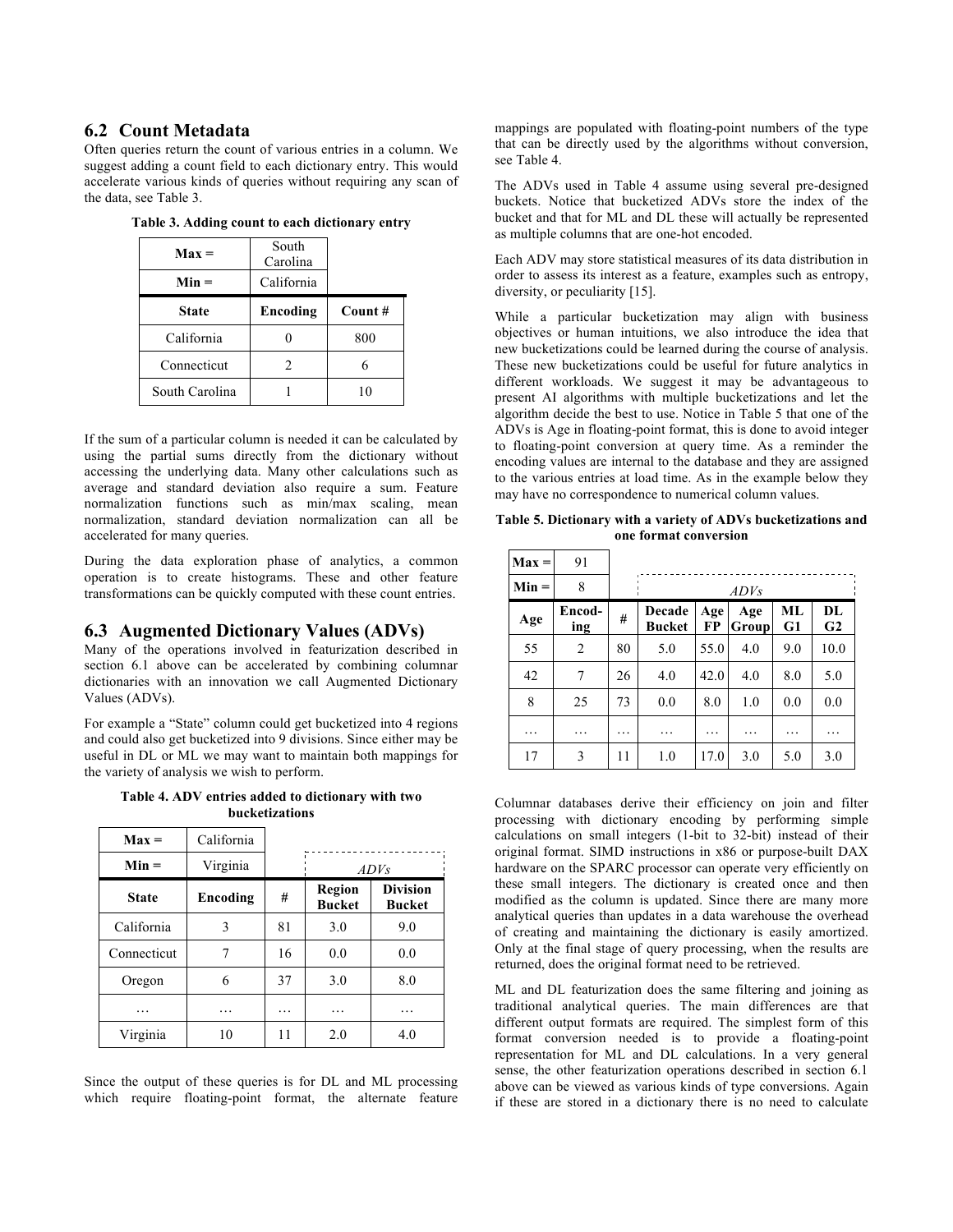them, the can be looked up and outputted at the end of the query. Traditional ML featurization requires data to be read from a file, perform the join and filtering, and then calculate the output format. These extra operations are avoided by using ADVs and a columnar database.

The algorithms for updating ADVs during database inserts, updates, and deletes is a straightforward process. Obviously changes to the data may affect the results of any analysis.

## **7. COLUMMAR DATABASE AND AI ARCHITECTURE**

We propose an optimized full-stack architecture encompassing a columnar database and AI analytics (DL and ML), to both maximize efficiency of data movement as well as address the needs of the analytics cycle, see Figure 2.



**Figure 2. Optimized columnar database and AI architecture.**

When we use the term columnar database we are referring both to Columnar RDBMS and Columnar NoSQL. The database should manage and store all data, metadata, featurization methods, and information around every analysis.

The guiding principles for this architecture are increasing data movement efficiency, providing performance at scale, and incorporating feedback based on learning to improve analysis. An example of the feedback mechanisms from the analysis to the columnar database is new bucketizations that are inferred from DL/ML analysis. These bucketizations may be useful for future analysis (see the generated bucketizations ML G1 and DL G2 in Table 5).

We expect data sources to contain a wide variety of data, metadata, hyperparameters, and etcetera about all aspects of AI. Examples of information stored and managed by the columnar database include, but are not limited to:

- created features, metadata on the features, and the calculations used to derive these created features;
- the analysis performed and the hyperparameters used for each analysis;
- weights and biases from previous deep learning neural nets to facilitate transfer learning;
- feedback on the importance/ranking/relevance of each feature, as well as, various feature bucketizations that worked well or were learned in the course of training;
- results from the analysis may also be used for future analysis.

Looking more closely at the various featurization operations we can see where new AI algorithms can provide feedback or improvement for subsequent analysis. First and foremost is the section of what type of featurization operation that should be performed. For example is it better to "Normalize" a column or to "Standardize" a column. Some of the operations below such as bucketization should only be applied to low-cardinality data for practical concerns about number of output columns. As shown below in Table 6, several of the featurization operations also have parameters. Various AI algorithms can also be created to provide improvement feedback for these operations.

**Table 6. Examples of Featurization grouped by similar functions**

| <b>Featurization</b> | <b>Numerical</b><br>(ordered) | Categorical<br>(Unordered) | <b>Parameters</b>         |  |
|----------------------|-------------------------------|----------------------------|---------------------------|--|
| Float                | X                             |                            |                           |  |
| One-Hot<br>Encoding  | X                             | X                          |                           |  |
| Embedding            | X                             | X                          | Embedding<br>dimension    |  |
| Min/Max              | X                             |                            |                           |  |
| Normalization        | X                             |                            |                           |  |
| Stardardization      | X                             |                            |                           |  |
| <b>Binarization</b>  | X                             | X<br>(some operations)     | Level $/$<br>Cutoff       |  |
| Ouantile             | X                             |                            | Number<br>Quantiles       |  |
| <b>Bucketization</b> | X                             | X                          | Bucketiz-<br>ation Vector |  |

The database should also coordinate streaming data (ex: Kafka, logs, social feeds, IoT, ...) that are input to analysis. Samples from the stream or summary data of the data streams may also be appropriate for longer-term storage.

Databases also have the proper mechanism for collaborative work typical of most use cases in production analytics. Databases are also designed to have governance mechanisms for security and regulatory tracking.

In the future we expect Wide & Deep architectures to evolve to Wide-To-Deep (WTD) architectures that employ a range of techniques orchestrated by intelligent agents. We also expect multi-level architectures where for instance an ML result feeds into DL and ML to DL. These multi-level architectures may also both features that are passed through to the next level as well as have new features added at a level. In this evolution the value of the columnar database architecture and the ADV innovation will still hold.

# **8. CONCLUSION**

The scope of the various disciplines of AI analytics is expanding to include every discipline in a unified full stack. In addition when we look at typical analytical workflows we find that the analytics pipeline is actually a rich analytic cycle that has data reuse as well as a variety of information flows and feedbacks. We also see many data types that can be analyzed with a variety of algorithms. Finally we see that all of the data and analytics need to be stored and managed in a secure fashion. This has led us to see the